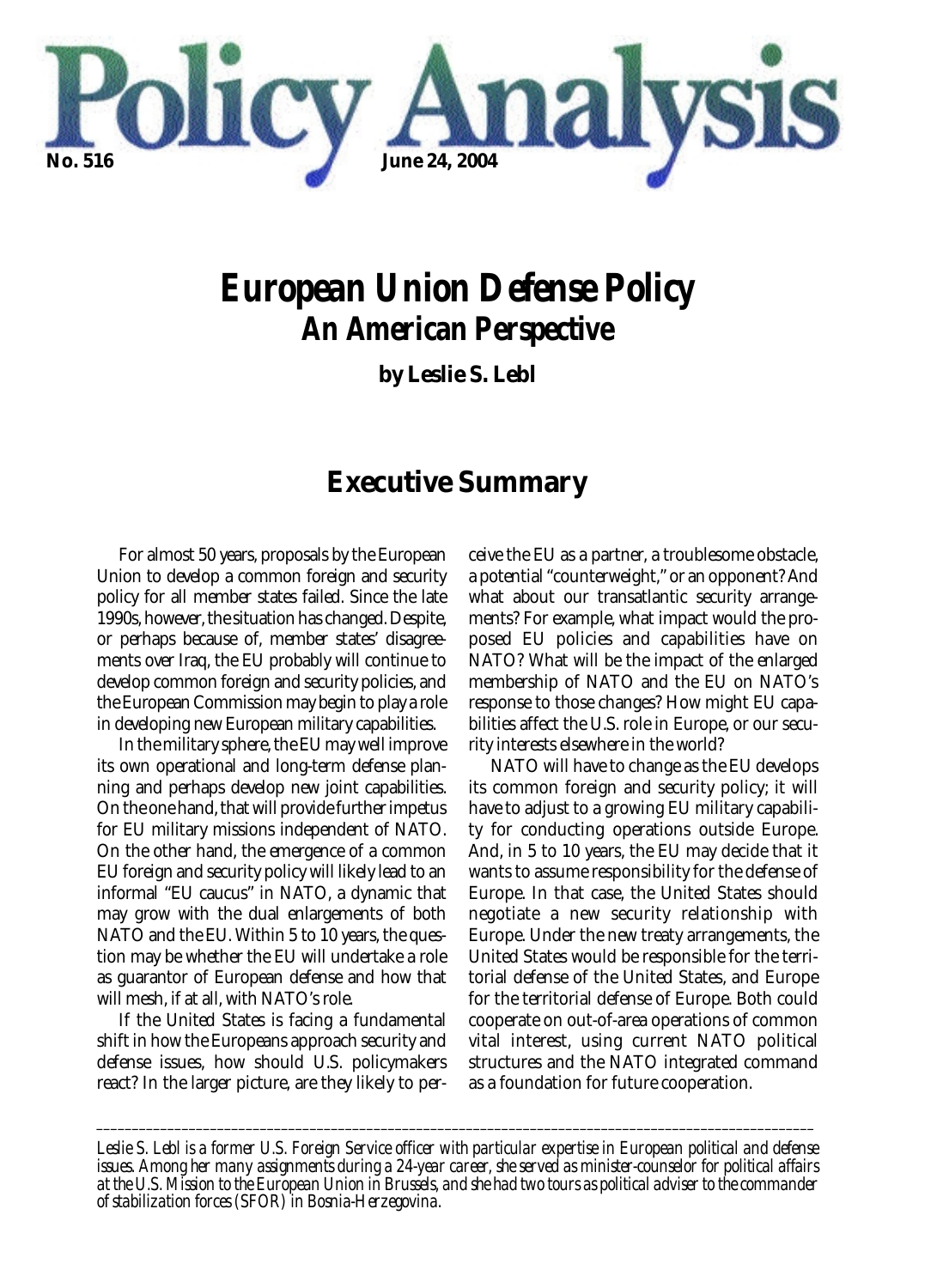**EU members have come to a common understanding of the need to reexamine the threats they face and to reorganize their armed forces in the post–Cold War environment.**

# **European Political Integration**

The European Union is in a constant state of flux. Although this transitory condition makes it hard to measure the degree of European integration accurately, there has been definite progress toward that goal. It's a bit like watching a flock of birds, swirling in apparently aimless movement. An hour later, they're still swirling—half a mile down the road. Several years ago the European Union was little more than a free-trade area. Now it has dismantled many of the internal barriers to trade and investment; adopted a single currency for most of its member states; agreed to common policies governing external trade, environmental protection, agriculture, and antitrust; and is developing common border security policies and unprecedented police and judicial cooperation. With so much concerted activity, pressure has grown to complete the package by adding a common foreign and security policy, as well as a military force.

Last spring's very public disarray within the EU over Iraq, while usually cited as visible proof that the EU lacks a common foreign policy, may in fact draw the Europeans closer together. If so, it will be only one in a series of embarrassments that catapulted the Europeans toward greater cohesion.

In the 1990s, Balkan policy was the source of tremendous disarray and humiliation, with the Dayton Peace Accords and the NATO mission in Bosnia-Herzegovina signaling the key role of the United States, not Europe, in stopping that conflict. Since then, the EU has devised a common approach to regional issues including eventual EU membership for the Balkan countries—a remarkable change in policy toward a region most Europeans viewed as a remote, primitive backwater that was best ignored.

The impact of the later Kosovo air campaign was also a strong stimulus for change. It revealed, in humiliating fashion, the yawning gap in military capabilities between the United States and its European allies. The Europeans disagreed with the American approach yet were unable to alter it. They felt they had been involved in a campaign that they could not control and did not want to find themselves in that situation again.<sup>1</sup>

Solutions to the problem of relative military weakness could be found because French, British, and German defense policies converged gradually after the end of the Cold War. The French sought a closer relationship with NATO, making it easier for other nations to cooperate with France; the Germans finally began to develop a foreign and defense policy after reunification; and the British for the first time agreed to participate in the development of EU military capabilities at the French-UK summit in St. Malo in late  $1998<sup>2</sup>$ . The so-called big three (France, Germany, and the UK) and other EU member state governments have also come slowly to a common understanding of the need to reexamine the threats they face and to reorganize their armed forces in the post–Cold War environment, even if they have yet to implement many of the changes.<sup>3</sup>

Key elements of this common understanding have been affirmed at senior political levels in the EU, with the stated intent of strengthening and developing EU institutions. The two trilateral summits held in September and November 2003 by the big three in the wake of the split over Iraq only reaffirm the importance they ascribe to working together on defense and foreign policy.

This trend has been accompanied by the growth of new institutional structures, in what could be called the "Brusselization" of EU foreign policy. In October 1999 former NATO secretary general Javier Solana was the first person appointed as EU high representative for the common foreign and security policy.<sup>4</sup> In addition, a new body, the Political and Security Committee, was set up in Brussels, staffed by ambassadors from EU member states who were charged with developing common policies.

Solana's activities and effectiveness have varied, depending on the issues of the day and on the latitude afforded him by the member state holding the six-month rotat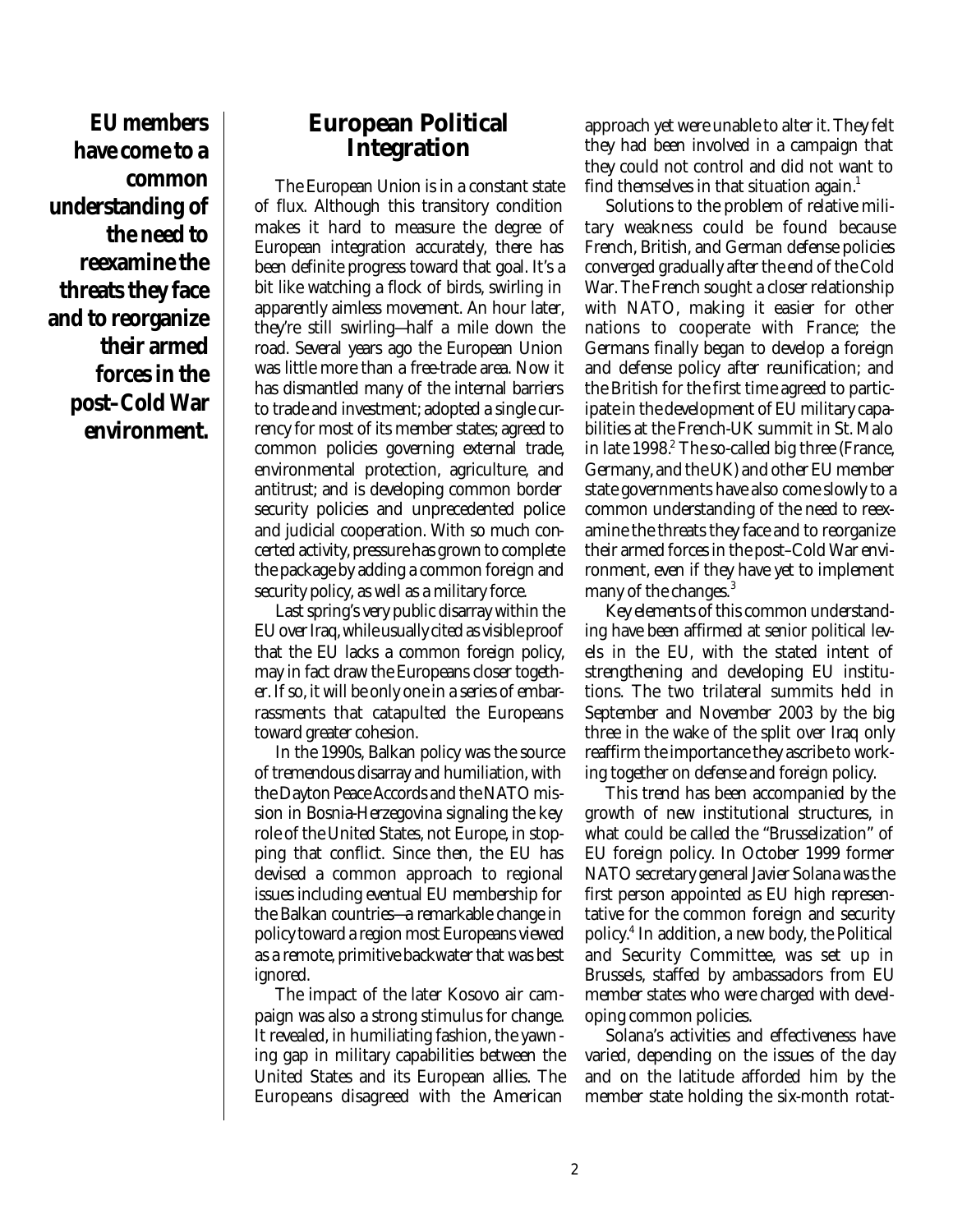ing presidency of the council, but overall he has done a remarkable job of establishing the EU as a player in international politics. For its part, the PSC has created conditions for greater cooperation among EU member states. While key decisions continue to be made in EU capitals, common policies in many other areas are increasingly forged by consensus in Brussels.

#### **European Security and Defense Policy**

As an integral part of the development of a common foreign and security policy, the EU committed itself to engage in crisis prevention and management beyond its borders. That initiative was captured under the title ESDP, or European Security and Defense Policy, even though for much of the policy's existence it has been difficult to define what "European" means. There has been no overarching security policy, as it was considered too difficult to reach agreement on one among EU member states; nor was ESDP designed to "defend" Europe. That task was explicitly left to NATO; ESDP aimed instead at developing capabilities for handling crises outside Europe.

After the St. Malo summit in December 1998, this process moved ahead quickly, with an initial commitment of 60,000 troops from the 15 EU member states, deployable within 60 days and able to sustain operations for at least one year, to handle a range of crisis management tasks from humanitarian interventions to peacemaking (war fighting, while not specifically prohibited, was not included). In addition, the EU pledged to establish a similar institutional capability in the form of 5,000 policemen. The EU has subsequently moved toward the goal of developing rapidly deployable battle groups of 1,500 men by 2007.<sup>5</sup> As with NATO, these were national capabilities that could be assigned to the EU as required, not a standing force of the EU central authorities.

Establishing new structures, such as a military committee and a military staff, along with a 24-hour situation center and a staff coordinating the civilian functions, was relatively easy. The next step, which proved more difficult, was to work out the terms of a framework agreement with NATO—a step that is necessary inasmuch as the EU would to a great degree call on the same pool of soldiers as would NATO. The EU also hoped to gain access to NATO and U.S. assets that it lacked, such as heavy transport, intelligence, reconnaissance, logistics, or strike capabilities.<sup>6</sup> Those arrangements were finally in place by March 2003.

The EU has mounted three operations since January 1, 2003: a civilian police mission in Bosnia-Herzegovina, replacing the UN; a military monitoring mission in Macedonia, replacing NATO; and a military peacekeeping mission in Bunia in Central Africa as part of a larger UN operation. It also intends to replace the NATO military mission in Bosnia in 2004 (which would mean it would be in charge of both civilian policing and peacekeeping there). $^7$  In "EU time," that is very rapid progress indeed.

# **A European Security Strategy**

The durability and effectiveness of the EU's resolve was tested last spring by the open dissension over Iraq. After the relative euphoria of reaching agreement with NATO on framework arrangements, and the important practical step of deploying an EU force to Macedonia, the open split over Iraq was particularly painful and humiliating. For several months both insiders and outside observers speculated that the EU's common foreign and security policy was dead.<sup>8</sup>

Above all, it was clear that the Europeans would never be able to act jointly if they disagreed on the threats they faced. To solve that problem, Solana was asked to prepare a paper on a common EU security strategy. The EU had previously avoided that task assiduously, fearing it would be too difficult to bridge the differences between member **The EU has mounted three operations since January 1, 2003: a civilian police mission in Bosnia-Herzegovina, a military monitoring mission in Macedonia, and a military peacekeeping mission in Bunia in Central Africa.**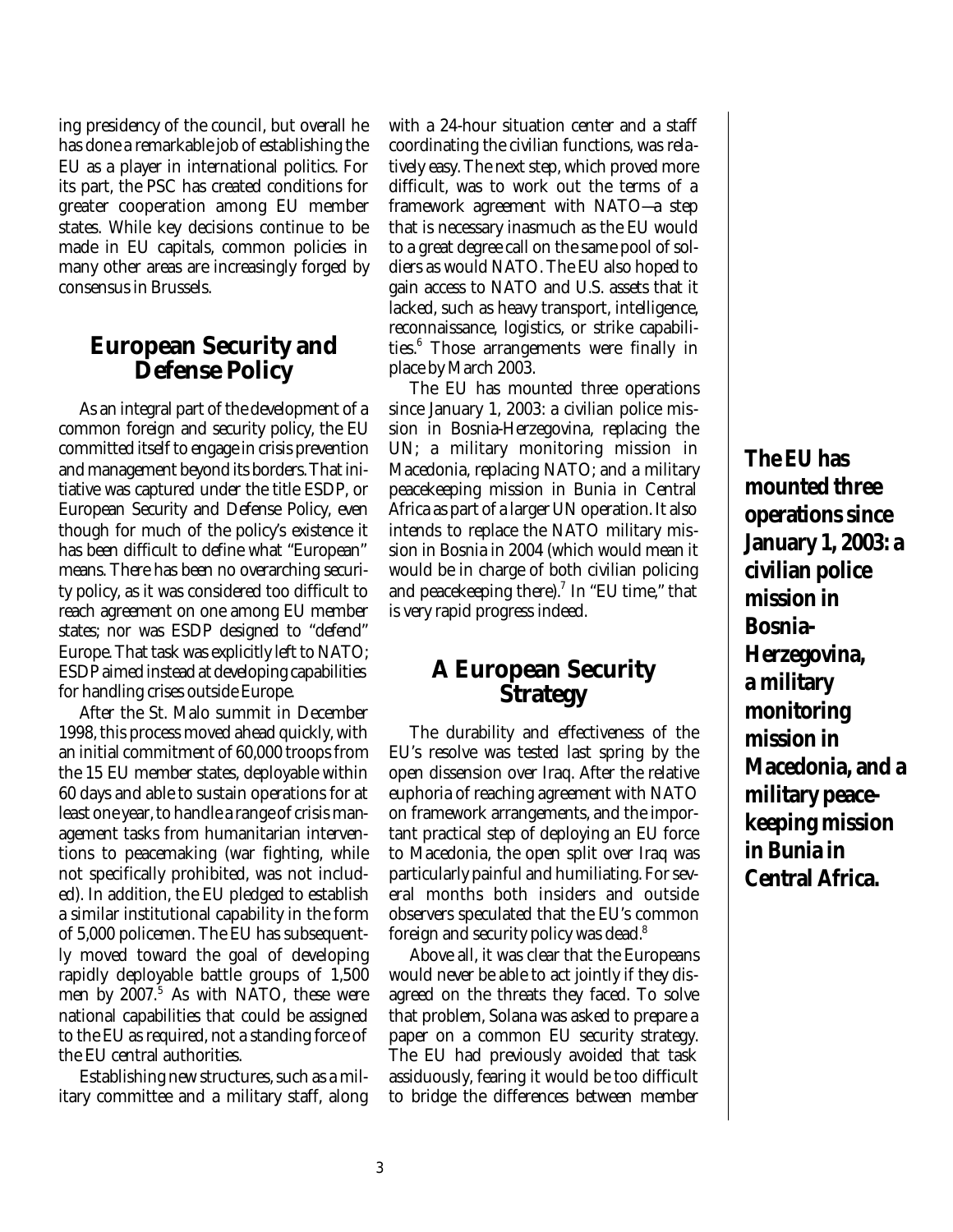states. In the wake of the Iraq crisis, though, it suddenly became essential. As Solana subsequently put it: "The Security Strategy was born when Europeans acknowledged that we are stronger when we have a common perception of the threats we face and how to deal with them. Threats are never more dangerous than when we are divided."<sup>9</sup>

Solana's paper, now titled the European Security Strategy, received a very warm reception and, after some modifications, was adopted by the European Council (heads of state and government) in Brussels in December 2003.<sup>10</sup> EU documents are wellknown for their bureaucratic density and lack of public appeal, but this text is clear and direct and provides for the first time a "vision" of EU strategic policy. It identifies terrorism, proliferation of weapons of mass destruction, regional conflicts, failed states (e.g., Afghanistan, Sudan, or Somalia), and organized crime as the key security threats facing all the member states.

As principal security objectives, the ESS cites building security around Europe and a stronger international order based on "effective multilateralism." Among the policy implications for Europe, the ESS lists the need to become more active, more capable, and more coherent. And it views its common foreign and security policy, along with its crisis management capabilities (both civilian and military), as the means by which it will become strong enough to perform this new role.

The key security threats and principal security objectives defined in the ESS show the similarities between EU and U.S. policy priorities; in fact, the apparent convergence marks a significant evolution from the situation just a few years ago, when Europe appeared most concerned about environmental issues such as food safety while the United States was preoccupied by terrorism, the spread of weapons of mass destruction, and the nexus between the two. The new EU strategy calls for a pro-active Europe; for example, with regard to multilateralism, it states, "We want international organizations, regimes and treaties to be effective in confronting threats to international peace and security, and must therefore be ready to act when their rules are broken."<sup>11</sup> It also specifically calls for cooperation with the United States: "Acting together, the European Union and the United States can be a formidable force for good in the world. Our aim should be an effective and balanced partnership with the USA. This is an additional reason for the EU to build up further its capabilities and increase its coherence."<sup>12</sup> Thus, while NATO is still seen as important, the EU is signaling its strong preference for a new security relationship with the United States.

The United States should find much to welcome in the European Security Strategy. While the European perspective has differed historically from that of the United States with regard to problems outside Europe, the yawning gap reported by some observers may be closing, at least somewhat.<sup>13</sup> Not only does the paper share a similar analysis of emerging threats; it also commits the EU to play an active role in ensuring European security and global stability. The ESS may have been born of a European desire for a separate, autonomous foreign policy, one that by definition is not American. Although the initiative may have been driven by a desire for greater independence and autonomy, the final result has made the EU a more suitable strategic partner of the United States than it was before.

# **The "Chocolate Summit" and Beyond**

In March 2003 the EU, to great fanfare, launched its first-ever military mission as, operating within the framework of the justconcluded NATO-EU agreements, it replaced a NATO force in Macedonia. Several weeks later, Belgium invited other EU member states to a summit to discuss several defense proposals. Those included the establishment of a separate EU operational headquarters in the Brussels suburb of Tervuren. That proposal competed with the plan, embedded in

**The EU is signaling its strong preference for a new security relationship with the United States.**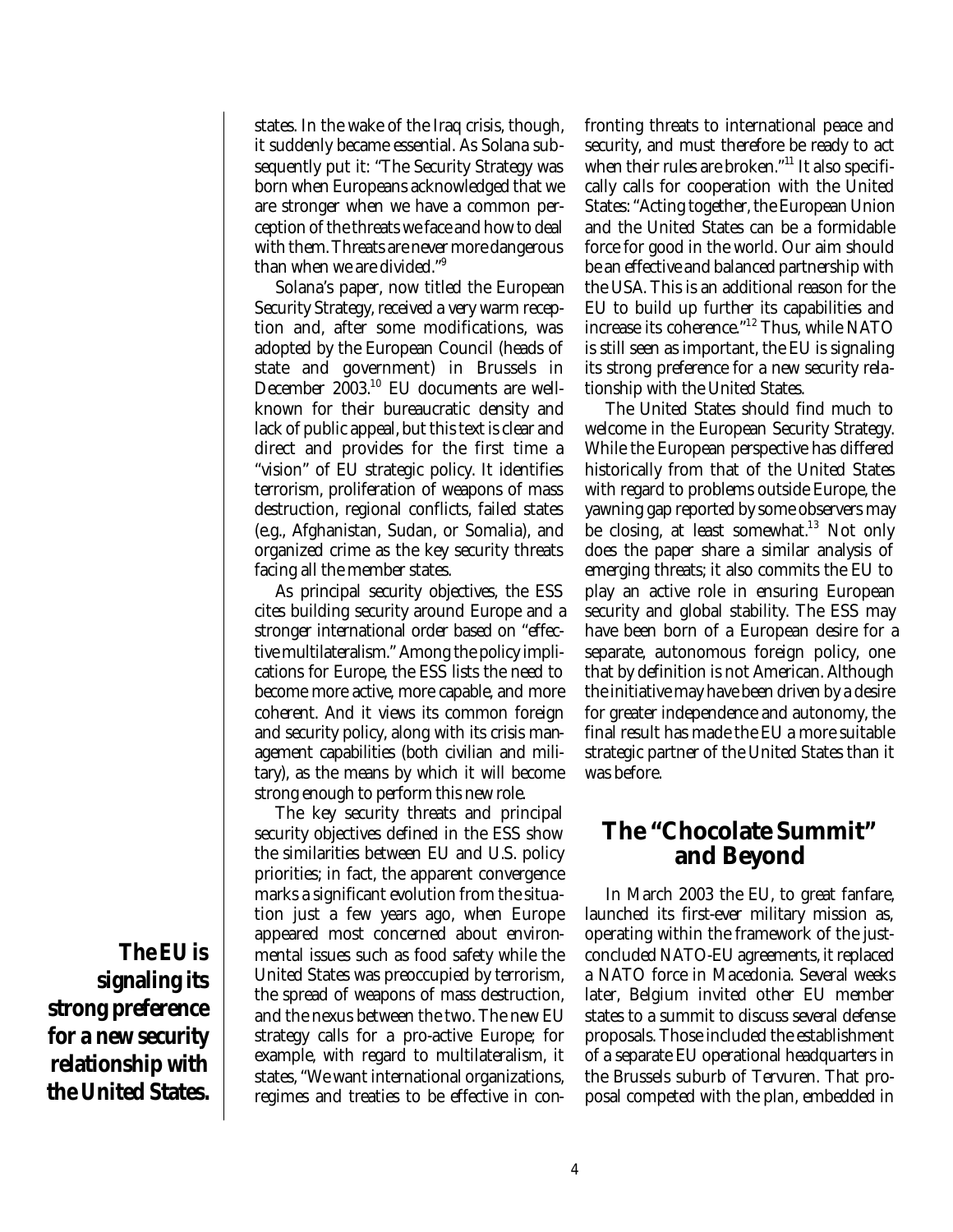the NATO-EU agreements, for SHAPE (Supreme Headquarters Allied Powers Europe, NATO's military headquarters in Mons, Belgium) to perform that function. Because the meeting was conducted at a time of high tension and disagreement over Iraq, critics in the United States dismissed it as the "Chocolate Summit" (so named because it took place in Brussels) and portrayed it as a provocative statement of anti-American sentiment; in the end, only France, Germany, Luxembourg, and Belgium participated in the April 29 summit, where they endorsed the Tervuren proposal.<sup>14</sup>

The idea of a separate EU operational headquarters remained in the air through the remainder of 2003. The Tervuren proposal was modified after subsequent three-way summits between the UK, France, and Germany last fall. The venue of Tervuren was abandoned, and the EU and NATO agreed to set up an EU planning cell at SHAPE. NATO will provide liaison officers to the EU Military Staff, which will set up a civil/military unit to help with early warning, the evaluation of crisis situations, and strategic planning.<sup>15</sup> U.S. officials were not easily reassured, but in the end they accepted the compromise.<sup>16</sup>

How will this issue of EU-NATO cooperation play out? How independent will EU military forces be? And what impact will such independence, if it evolves, have on NATO? There is no doubt that some people, particularly in France, are keen to develop Europe as a counterweight to the United States. But what is striking is the relative weakness of the three major players. Following the Iraq controversy British prime minister Tony Blair's position, domestically and in the EU, is quite weak, and it will take a great deal of work to restore his European credentials. French president Jacques Chirac's landslide election in May 2003 was largely due to the victory, in the first round, of a far-right party opposing greater European integration. The regional elections in March 2004 reveal the underlying weakness of Chirac's governing mandate. German chancellor Gerhard Schroeder's party, the SPD, is at its lowest rating since

World War II, and Schroeder does not have a sturdy, articulated foreign policy on which to rely (on the contrary, he has a void to fill). Following the French lead to fill this void is as likely to lead him into trouble as it is to advance Germany's interests; French policy has failed to adjust either to the dissolution of the Warsaw Pact, which nullified the political advantages France formerly enjoyed as an "independent nuclear power" behind the NATO shield, or to the loss of its great power status.<sup>17</sup>

This domestic political weakness and instability make it more likely that the three countries will seek to work together, rather than to operate separately. But this same weakness also makes it more difficult to predict what political positions they may take in the future (except that the French are sure to find ways to infuriate Americans). It does, however, make it unlikely that the EU will emerge as a military power capable of "counterbalancing" the United States in the foreseeable future.

# **The Constitutional Treaty**

The European Convention, created in late 2000 as a body tasked to revamp EU institutions and procedures in advance of EU expansion to 25 member states, also completed its work in the shadow of the Iraq crisis. The net effect of that coincident timing was to reinforce certain foreign policy and defense proposals and to embed them in a draft Constitutional Treaty.<sup>18</sup> The treaty was not approved by the December 2003 European Council, so its fate at the moment is uncertain. However, it is worth reviewing some of its provisions, as they may well be approved in the future.

The treaty proposes to enhance the EU's foreign policy capabilities by establishing a permanent president of the European Council (that role currently rotates every six months) and a first-ever position of EU foreign minister, as well as an EU diplomatic corps.<sup>19</sup> These changes, if enacted, would

**French policy has failed to adjust either to the dissolution of the Warsaw Pact or to the loss of France's great power status.**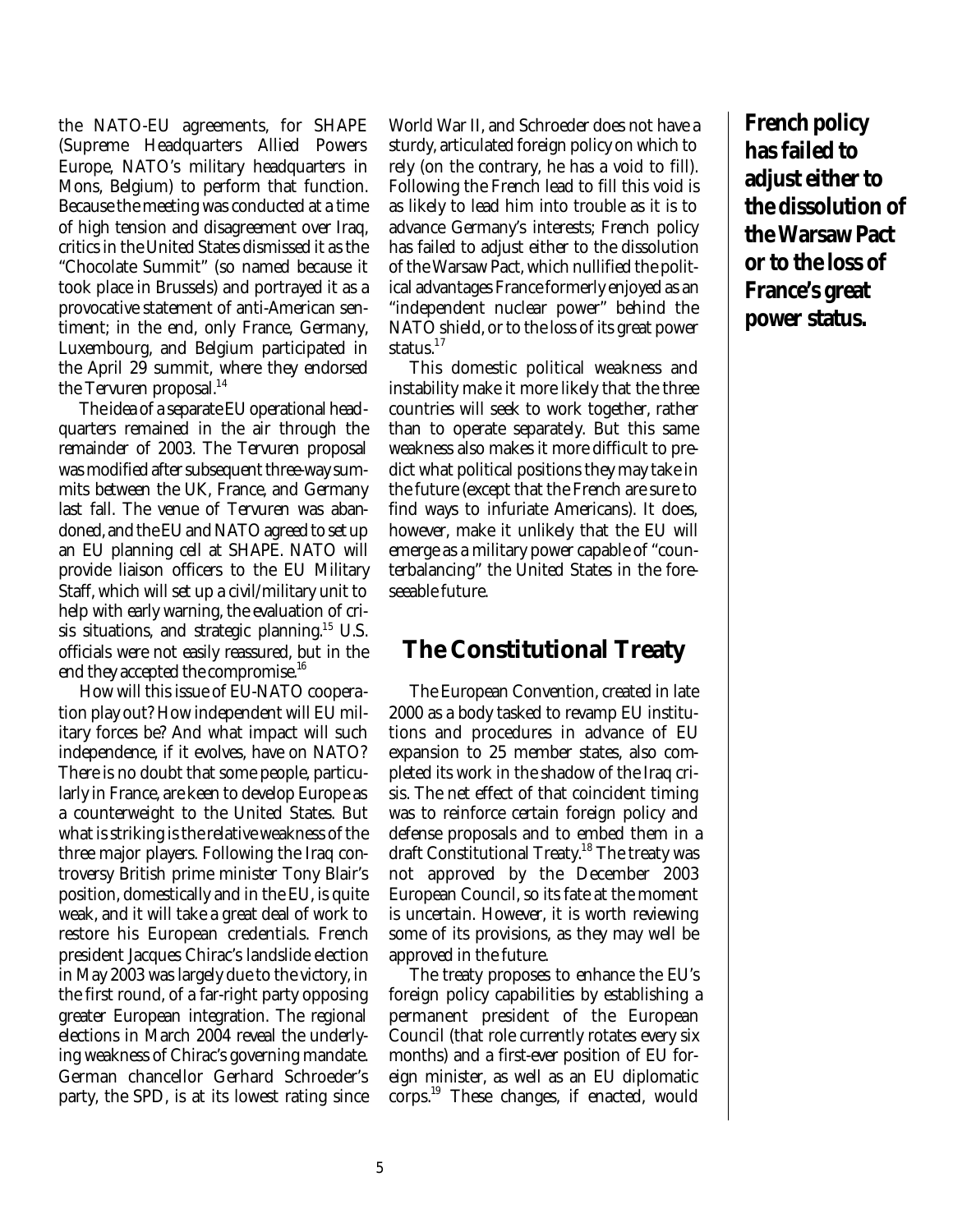make the EU a much stronger international political player. The EU would develop and execute its foreign policy with much more continuity and strategic direction. That could make the EU a much better partner for the United States where U.S. and European interests align, but also better able to counterbalance us, or to provide an alternative vision where interests diverge.

The treaty contains several specific defense proposals:

- The common defense clause included in earlier treaties, with a proviso about respecting NATO obligations, is repeated and strengthened; it would require EU member states to come to one another's defense in case of external attack.<sup>20</sup>
- EU military tasks are expanded to include joint disarmament operations (such as weapons destruction), military advice and assistance, and postconflict stabilization, as well as supporting third countries in combating terrorism in their territories. $^{21}$
- A European Armaments, Research and Military Capabilities Agency would be created to coordinate research and arms procurement procedures and promote interoperability throughout the  $EU^{22}$ .
- "Structured cooperation" involving subgroups of member states is allowed, as is "enhanced cooperation." The idea here is to allow the stronger nations to work together more closely, within overall EU policy direction.<sup>23</sup>
- Under a solidarity clause, EU members are to come to one another's aid in case of a terrorist attack, using all appropriate tools.<sup>24</sup>

None of those proposals is, in and of itself, a radical departure from existing EU treaties or previous practice. In today's changed circumstances, however, when the EU has achieved some foreign policy convergence, adopted a common strategy (at least on paper), and mounted military operations (no matter how small), those measures may add

up to something quite new. A mutual defense clause, for example, looks less improbable (even if still quite remote) once people have become accustomed to seeing military uniforms in EU buildings and to having the EU maintain regular contacts with NATO—five years ago, the EU and NATO could have been on separate planets, given the limited contact between them. In recent years, the EU has adopted new procedures for handling classified materials (to NATO standards), set up a 24/7 situation center, and collectively called for better intelligence to support military missions. Those are all practical steps that in turn transform the EU's vision of itself.

The ESS says the EU's new capabilities "might include joint disarmament operations, support for third countries in combating terrorism and security sector reform."<sup>25</sup> EU defense ministers have already agreed to establish a European Defense Agency to coordinate arms procurement policies, and reportedly the European Commission has proposed common funding for defense-related research.<sup>26</sup> So far the amount of money proposed is modest, \$76 million, but this is a key development to watch, as it may provide a way forward for developing EU joint programs.

A mutual defense statement was taken off the table, following objections from neutral countries, but "structured cooperation" remains.<sup>27</sup> In February 2004 the UK, France, and Germany reportedly reached agreement on a proposal to develop a force consistent with that principle: units of 1,500 troops that could be deployed within 15 days. Other nations could participate if their forces were sufficiently advanced to be "interoperable" with British, French, and German forces. Pending EU approval, the troops would be available by 2007 and could be particularly useful in UN operations, such as the one conducted in Bunia in the summer of 2003.<sup>28</sup>

# **A Glimpse of the Future**

So what might EU defense capabilities look like in the next decade? Assuming that

**EU defense ministers have already agreed to establish a European Defense Agency to coordinate arms procurement policies.**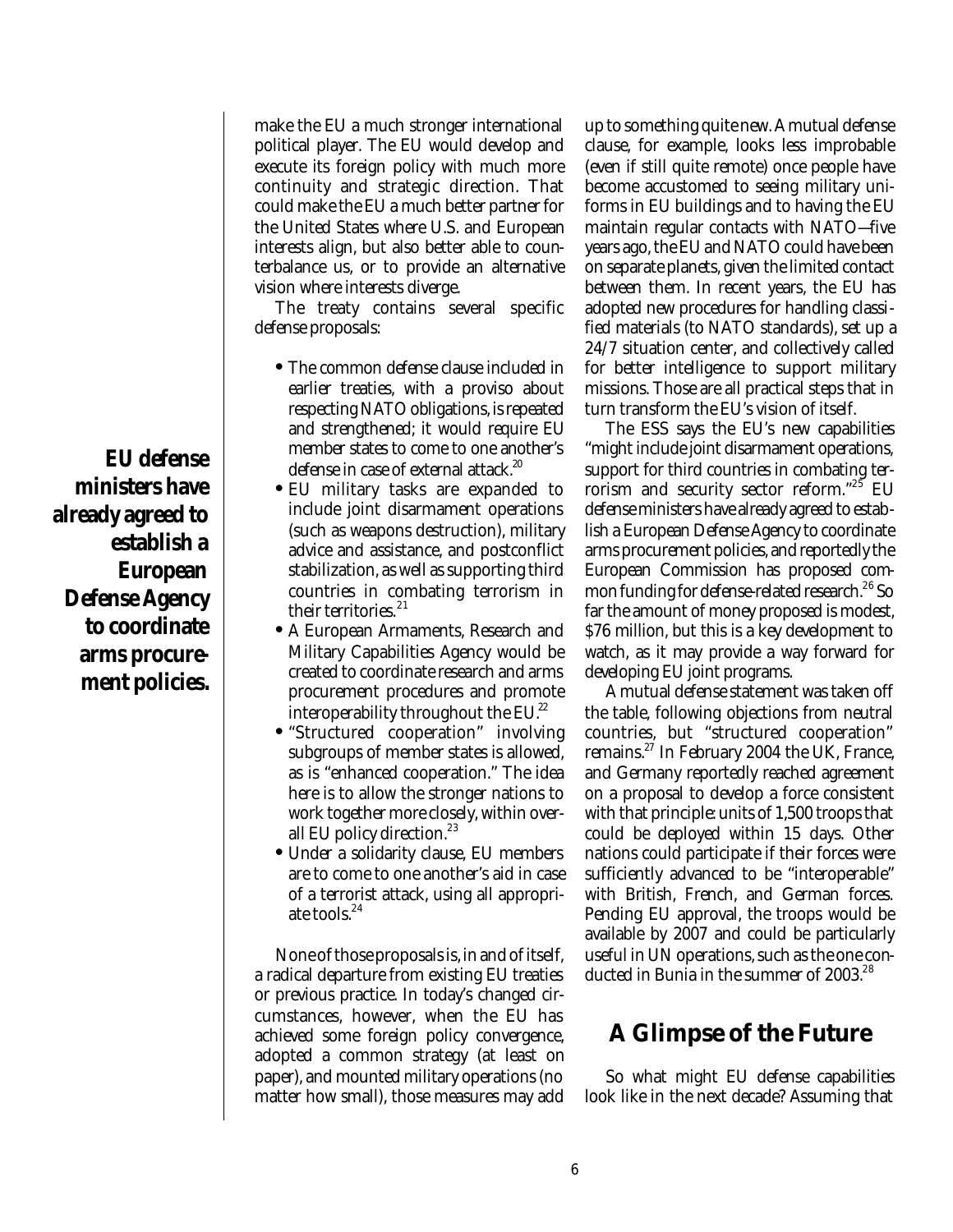current plans are not delayed or derailed by public opposition, the EU will have a union minister for foreign affairs with authority over any military activities; under him, the Political and Security Committee will, like NATO's North Atlantic Council, provide oversight and political guidance. In addition, the PSC will have political control over and provide strategic direction for any EU operations.

The EU Military Committee will parallel NATO's Military Committee; the EU Military Staff will be expanded to include operational planning as well as strategic guidance to the PSC, the union minister of foreign affairs, and the EU Council of Ministers. (Note that, to date, EU defense ministers have been given no formal role, nor is there any talk of an EU defense minister.) In principle, this operational planning capability will be used only for missions that do not involve NATO, such as the recent EU mission in Africa. Certainly, the planning staff will maintain close ties with UN peacekeeping headquarters in New York. In practice, however, there may be a preference for using this headquarters rather than SHAPE, even for missions involving NATO assets. There will be an established relationship with NATO, but there will always be a degree of tension between the two organizations, for example, when questions arise about the relationship between the NATO Reaction Force and the EU forces.

In addition to the tasks suggested in the ESS, EU military forces will be involved in exercises in support of the new "solidarity clause" promising mutual support, civilian and/or military, to a member state facing either a natural or man-made disaster. Those tasks will increase in number and importance as the EU shores up essential elements of its internal security: better police and judicial cooperation and control of its external borders, particularly in the south and east.

The new armaments agency and the mechanism of "structured cooperation" will be important vehicles for seeking to increase defense spending and to improve military capabilities. Politically, further unification will continue to derive impetus from the well-honed "shame and blame" technique that has served EU member states well in the past.<sup>29</sup>

The EU's new capabilities will be a mix of those, common to both NATO and EU wish lists, that are necessary for "low-end" operations and some very expensive, high-tech initiatives such as the Galileo global satellite positioning system.<sup>30</sup> Common programs and multinational units will be reinforced by common training and doctrine. EU doctrine will emphasize the importance of properly handling postconflict environments by deploying a mix of military peacekeeping and civilian reconstruction instruments.

Those activities will contribute to continuing political pressure for a mutual defense clause, particularly as the European sense of unity is strengthened by common border policies and EU political direction of border police. However, there will be no serious effort either for a major planning exercise for the territorial defense of Europe or for the development of sufficient capabilities to deter a potential external aggressor, in part because of the sensitivities of neutral EU states such as Finland and Ireland.<sup>31</sup>

The French desire to create an autonomous European defense force will continue to drive the process, as it has since the end of the Cold War. However, French influence will wane as the EU expands, and the importance of Germany as the central player will increase. The British will seek to play a leading role, while maintaining transatlantic ties, but will be at a constant disadvantage as long as the Franco-German link remains strong.<sup>32</sup> Players such as Poland will continue to stress the importance of NATO, but they will also want to "play with the big guys" in the EU context by participating in any "structured cooperation."<sup>33</sup> And the EU structures will be patterned on NATO ones, reflecting the years of multilateral cooperation. English, not French, will be the EU working language (as it already is). To the degree that the EU needs recourse to NATO (and U.S.) assets and capabilities, it

**Political pressure is building for a mutual defense clause, particularly as the European sense of unity is strengthened by common border policies.**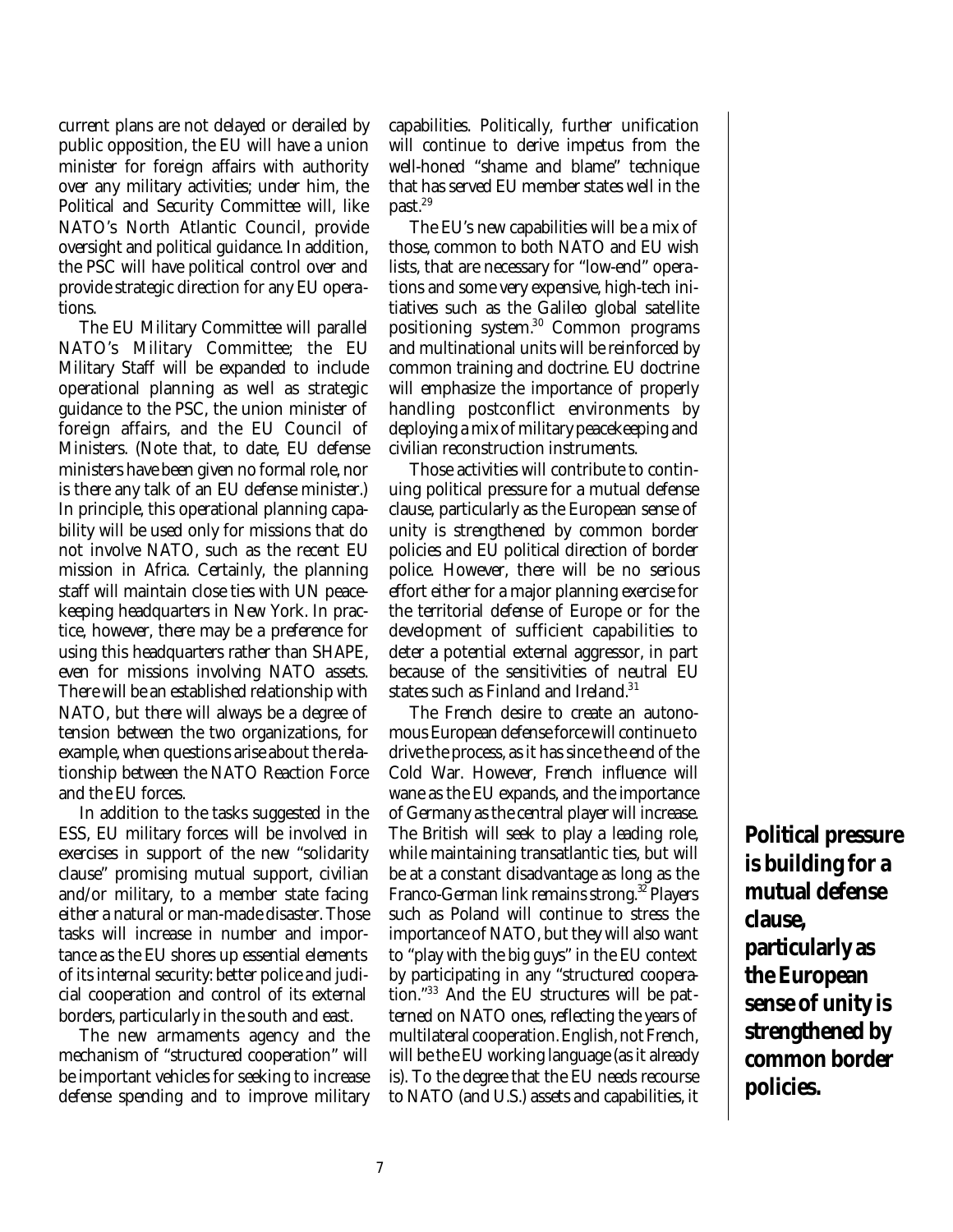**The United States will have to choose between promoting continued European dependence and encouraging European selfsufficiency.**

will continue to be dependent on NATO, but there will be a natural tendency to seek autonomy. And the United States will have to choose between promoting continued European dependence and encouraging European self-sufficiency, between fearing European independence and viewing it as a fundamental success of U.S. policy since World War II.

# **A European Defense Union?**

Given the potential scope of the EU's foreign and defense policy initiatives, and the progress in the last five years, it appears that those who believe that NATO will continue to occupy the central, uncontested position in European security do so because they believe that the EU will fail to meet its proposed goals. Though there is frequently a gulf between European pronouncements and reality, the EU has a strong track record of achieving its political objectives over time—usually much more time than originally stated. That certainly was true for the creation of a single market and ultimately monetary union; it may also be true for foreign and defense policy.

Indeed, the relative pace of developments in the security realm may force observers to revise the conventional wisdom that says that it is much more difficult to relinquish national control over foreign and defense policy than over economic policy. For many EU member states, foreign and defense policy are relatively unimportant, compared with agriculture, industry, or communications areas with large sums of money to be apportioned and a direct impact on the public. By contrast, given how difficult it is for a small country to affect developments beyond its borders, it is hardly surprising if the public is not particularly interested. Smaller countries, provided they get a say in what goes on, are much more likely to have an impact if they act together.

The importance of defense policy even in larger EU states should not be overstated. In May 2003, when it looked as if the conservative CDU/CSU coalition in Germany would win the elections, one of the party's staffers explained that no one particularly wanted the job of defense minister, that it was not a key portfolio. After all, who would want to preside over large and painful budget cuts?<sup>34</sup> So, while foreign policy and defense are sensitive areas, they are not sacrosanct. The stiffest resistance to common foreign and defense policy will likely come from France and the UK, the two member states with permanent UN Security Council seats—and with the most autonomy to lose.

Skeptics cite the continuing low level of European defense spending and European military capabilities as evidence that a common EU defense and foreign policy is nothing more than a pipe dream. By both measures, the Europeans are obviously no match for the United States. The problem comes, though, in defining what the Europeans ought to be doing. The combined defense expenditures of EU member states in 2002 were almost \$178 billion, or just over half the U.S. level.<sup>35</sup> That amount is hardly insignificant, particularly as few European states have global missions that take them far abroad. Meanwhile, much of their defense money is misspent; while European governments and elites have come to understand the need to transform their Cold War forces, the political will to do so has been lacking. Germany, the key country in this regard, has only recently announced significant changes.<sup>36</sup> Many European officials argue that they must do a better job with what they have before they request significant increases from their publics.

It is equally misleading simply to compare U.S. and European military capabilities in order to identify European shortfalls. Any such comparison implies that the Americans and Europeans would fight the same wars in the same ways, but Europeans may be content to operate with less technology than do the Americans, for example, in order to achieve acceptable results. $37$  Perhaps the best example of this is Operation Alba, the Italian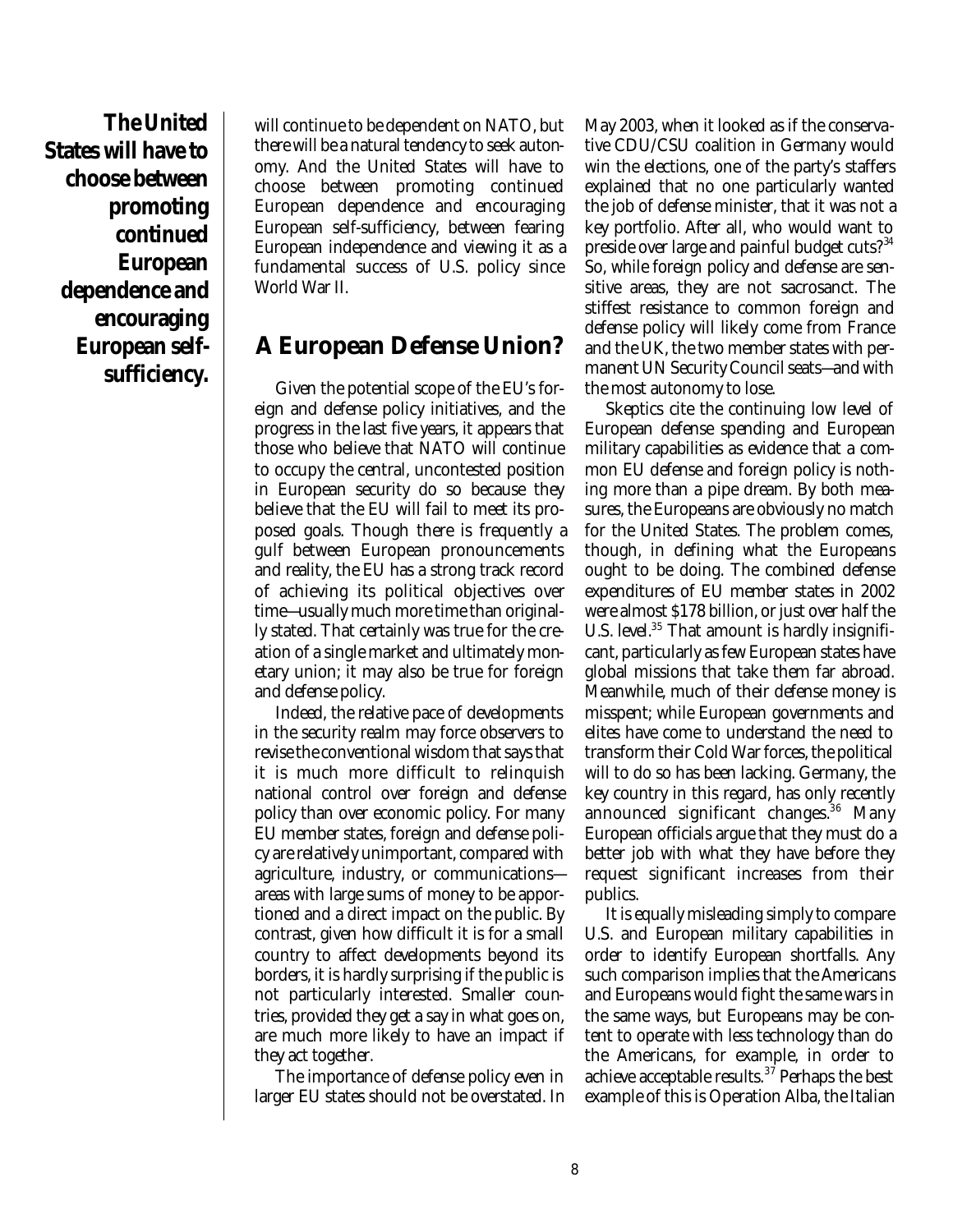intervention to stabilize Albania in 1997. Alba may not have been "up to NATO standards," but it did the trick; Albania today is not viewed as a critical source of instability that threatens its neighbors. The EU will have a better idea of what it most urgently requires for out-of-area operations after it gains experience conducting real operations such as those in Bunia or Bosnia; it is unlikely to be able to reach those decisions as long as the discussion remains at a theoretical level.

So will the EU develop the necessary political will to improve its military capabilities to a higher level, enabling Europe to finally break its dependence on the United States? It is too soon to say. Although EU member states may not have agreed on a constitutional treaty last December, they did manage to agree on new military provisions and appear to be moving ahead on defense issues. In the immediate future, they will likely need to find a formula that accommodates both big and small countries. A French-German-British "directoire" will be opposed by the others, but the big countries must take the lead in developing any significant initiatives. The military project clearly has the support of the EU leadership, but only time will tell whether that support will translate into political approval for new structures, greater defense expenditures, or improved military capabilities.

### **The Near Term—Crisis Management**

In the next few years we can expect to see the growing EU role in foreign and security policy have a direct impact on NATO. The PSC and the working groups that support it meet almost daily and are constantly seeking to reach common policies on a broad range of issues. In the Balkans, for example, that has been highly beneficial to the United States. Initially, NATO gained a political partner; then, the political partner transformed into a military partner offering NATO an exit strategy for its peacekeeping operations. That, in turn, opens the door for the withdrawal of U.S. forces from the region.

However, EU common policies have also constrained U.S. policy at NATO. For example, the EU commitment to tight fiscal policies in support of the common currency meant that simultaneous hortatory commitments by European allies to increased military spending were meaningless. And U.S. policymakers failed to anticipate the strength of the EU's common policy in support of the International Criminal Court when the Bush administration sought ways to protect U.S. military forces overseas from possible indictments by the court.

Both of those cases were affected by an important difference between the way NATO and the EU function. NATO is a politicalmilitary organization, where most decisions are made at the ministerial level. EU decisions are made slowly, through a hierarchical system, but key ones are confirmed at the level of heads of state and government—and once that is done, they cannot be changed. In practice, EU summit decisions can leave ministers with little maneuvering room at NATO.

As the EU gains confidence in foreign and security policy, more common decisions will likely be reached in downtown Brussels. And, as EU member states are obliged by treaty to promote common policies in all other forums, with increasing frequency a decision may be postponed in NATO until a common position is reached in the EU. In fact, at one point in late 2001 a military official attached to one of the EU permanent representations told the author that his government was doing exactly that on an issue of interest to the United States. Once a consensus is reached at the EU, NATO-EU dual members, who will soon enjoy an even larger majority in NATO, will be under great pressure to adhere to the common EU position. At a minimum, that suggests strongly that current NATO decisionmaking procedures will have to be changed. That should be done sooner rather than later; the longer U.S. offi**In the next few years we can expect to see the growing EU role in foreign and security policy have a direct impact on NATO.**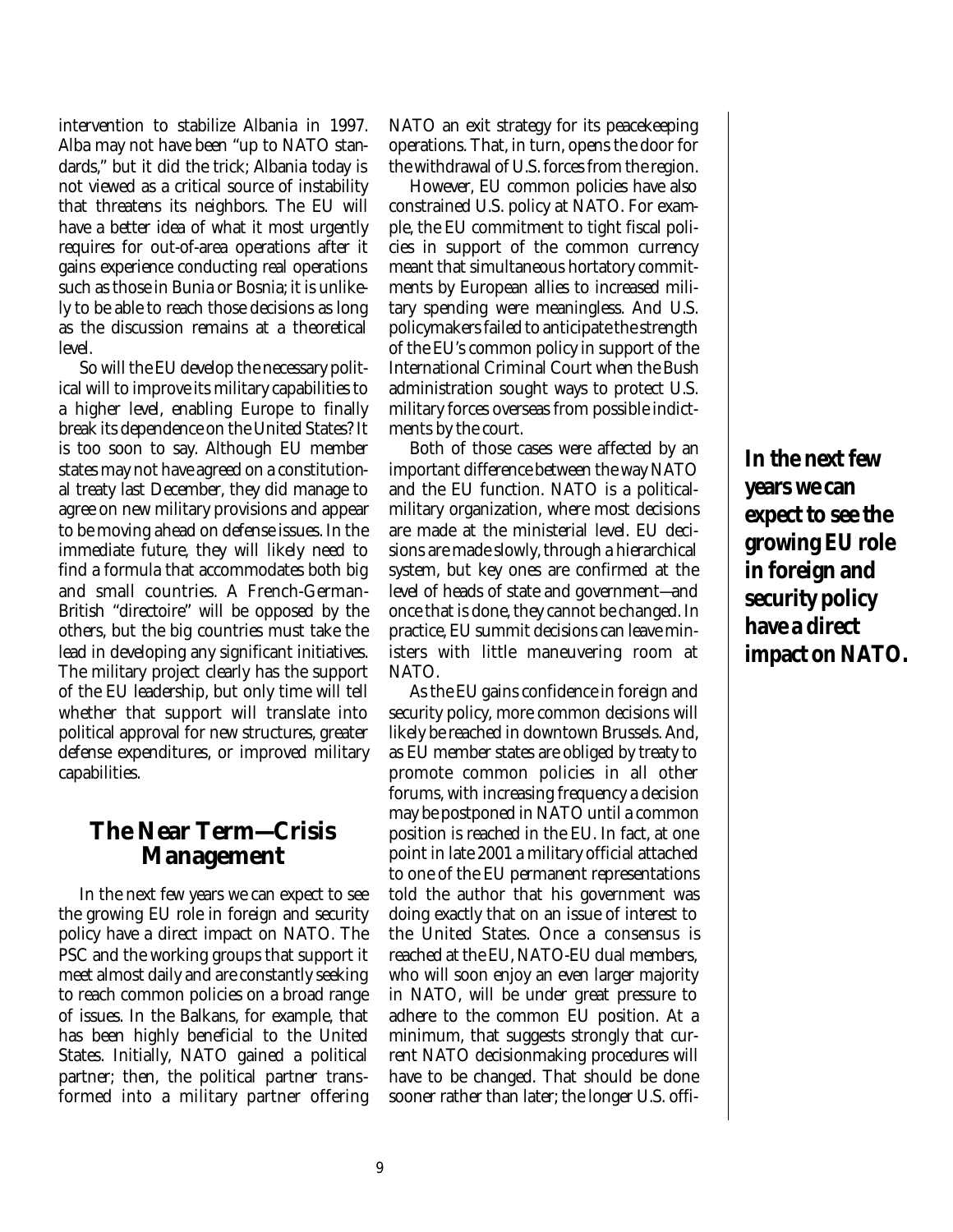cials cling to the old ways, the less influence they will have, and the more likely that they will be seen as obstructing European nations' legitimate efforts to provide for their own security.

The EU may also have an impact, in the near to medium term, on NATO's ability to conduct various operations. For the moment, a compromise has been reached on EU operational planning that is designed to avoid conflict with NATO. How that will work in practice remains to be seen; the difficulty, of course, is that both organizations are drawing on largely the same pool of European soldiers and military assets.

The same holds true for other functions the EU would like to assume: will EU common training and doctrine reinforce what NATO does, for example, or will it conflict? Will the EU succeed in increasing its defense spending and developing joint long-term defense planning and head in directions that conflict with the goals established in NATO or that conflict with U.S. national objectives? Today, it is not clear whether the two organizations will in fact find a workable way to cooperate, or whether they will take divergent paths.

# **So What Does This Mean for the United States?**

Secretary of State Colin Powell believes that the transatlantic security relationship is in good shape and requires no major alterations. For him: "Not only has NATO survived, but its membership and its mission have expanded. . . . The transatlantic partnership is based so firmly on common interests and values that neither feuding personalities nor occasional divergent perceptions can derail it." He sees the EU as an important partner across a wide range of issues, "from advancing free trade to joint efforts in counterproliferation."<sup>38</sup> Powell does not mention defense or broader security policy in this context.

Defense and foreign policy expert Stanley Sloan, on the other hand, argues that NATO in its present configuration is a "necessary but insufficient foundation" for transatlantic relations and that the United States and Europe need a new, broader treaty arrangement.<sup>39</sup> And British journalist Gerard Baker argues that a united Europe is not in the interest of the United States, as its security policy will increasingly be driven by a Franco-German desire to counterbalance the United States.<sup>40</sup>

What would it mean for the United States if, in 10 to 15 years, the EU announced that it wished to provide for the common European defense? What would that entail? Would NATO cease to exist? After all, NATO was not the obvious solution to the security problems after World War II; another alternative might have been a European defense organization with a treaty relationship with the United States.<sup>41</sup> U.S. administrations and the U.S. Congress have repeatedly called for the Europeans to do more to provide for their own defense; if they prefer to do so through the EU rather than NATO, will America oppose that? On what basis?

The benefits of a European defense union would be felt on both sides of the Atlantic. American policy, with its open declaration that Russia is no longer an enemy and its new emphasis on moving troops to the periphery of Europe for possible use in the Middle East or Central Asia, is already evolving in new directions. The question of security for Eastern Europe will remain sensitive, but as those countries will soon be members of both the EU and NATO, they will be able to participate in any planning for new security arrangements.

On the other side of the Atlantic, among the advantages that would accrue from a defense of Europe by Europeans is the psychological boost that would come from reduced dependence on the United States. Certainly the sense of continuing European impotence and dependence vis-à-vis the United States has generated much of the momentum behind the EU's defense initiative. Today, only a portion of Europe's motivation arises from a desire to counterbalance

**The longer U.S. officials cling to the old ways, the more likely that they will be seen as obstructing European nations' legitimate efforts to provide for their own security.**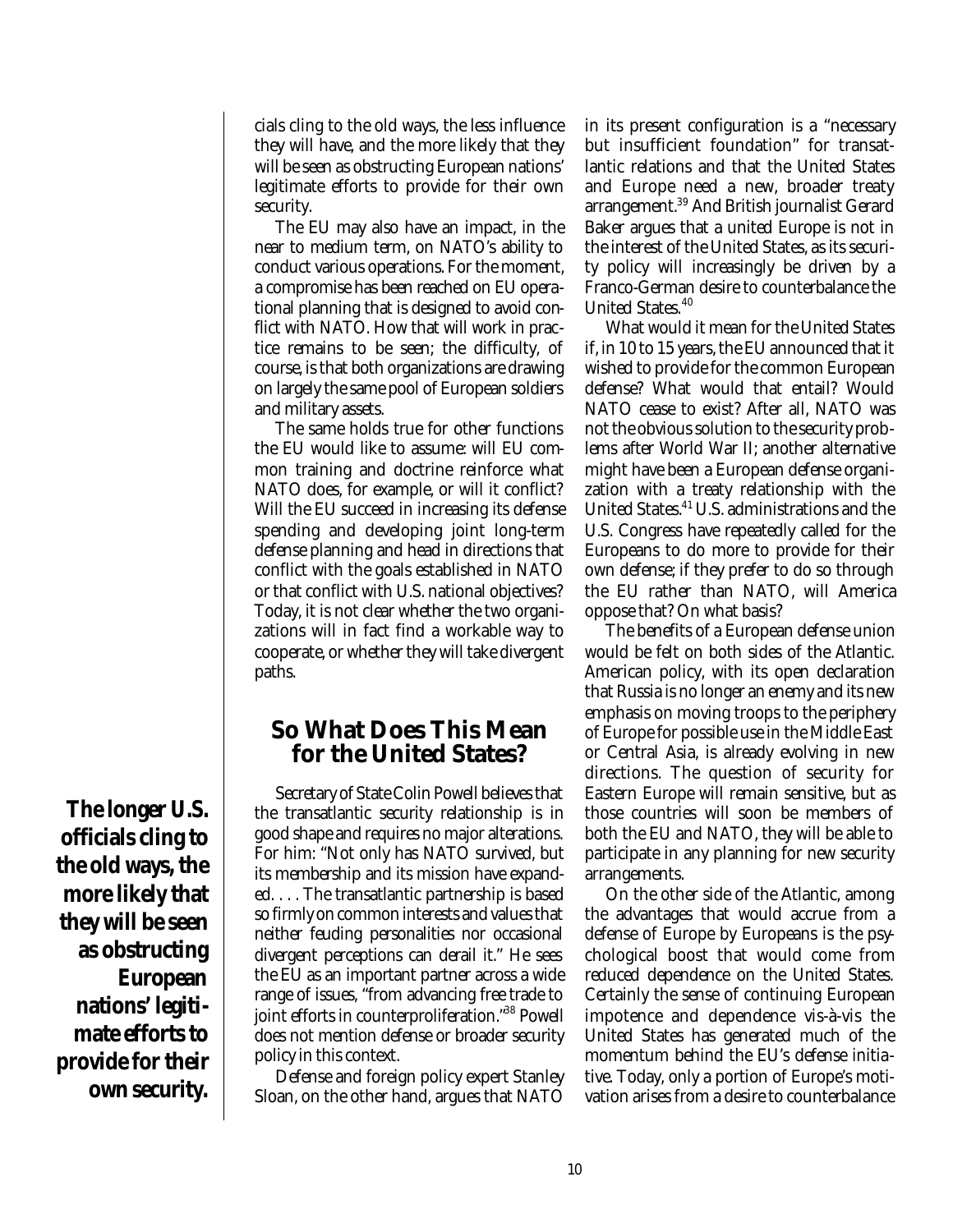or compete with the United States, but that portion is likely to rise unless the Europeans assume more responsibility.<sup>42</sup> There is a danger that today's high levels of anti-Americanism, resentment, and jealousy in Europe may spur the Europeans to adopt positions contrary to those of the United States, regardless of underlying common interests. That danger is likely to become even more acute the longer Europeans remain dependent on the United States for their security.

In its 2002 National Security Strategy, the Bush administration reaffirmed the importance of NATO as an alliance that has "been the fulcrum of transatlantic and inter-European security" but measured the alliance's value in terms of its participation in out-of-area operations, rather than the defense of Europe.<sup>43</sup> In identifying the key actions that NATO needs to take, the NSS focused on practical, technical steps to make it a more effective force in such operations. The U.S. role as guarantor of European security may have been implicit to the drafters, but it was not identified as a key element.

But should we try to separate NATO from the defense of Europe?<sup>44</sup> As long as there is no significant territorial threat to Europe, questions about the EU and the collective defense of Europe remain fairly theoretical and the EU can afford to move ahead via its typical "Monnet method," in which seemingly small technical changes lead to larger political ones.<sup>45</sup> Typically, those advances come without securing public support for the EU's new role. That technique has worked well in the economic sphere but may not when vital security issues are involved.

One striking feature of the current discussion of a collective defense role for the EU is the absence of any discussion of direct external threats. Yet, without that assessment, it is impossible to determine what capabilities would be required. So how would the EU, whose member states have so far done very little to increase defense spending, develop significant new capabilities if they were needed?

If the EU does pursue the path of collective defense, the solution may be a division of responsibilities between NATO and the EU, rather than an "either-or" choice. Up to now, the EU has been careful to include a reference to NATO in any passage dealing with the defense of Europe. Current assessments view Russia as no longer posing a threat to Europe. But what if Russia in 10 years is no longer as benign as it has been for the last 10 years? What if President Putin or his successors seek to re-assert Russian influence in former Soviet areas, including the Baltics? The Europeans should be empowered, and encouraged, to consider precisely those kinds of questions in crafting their defense and foreign policy. That will of necessity involve developing options for a potential attempt by Russia to use its nuclear arsenal for political blackmail. That will not be an easy exercise for the Europeans; but it is, of course, essential, given the high stakes.

On the American side, the temptation will be to continue business as usual at NATO, constantly seeking to maintain NATO's preeminence by constraining successive EU initiatives. Many people in the United States will continue to see NATO as the primary vehicle for conducting transatlantic security relations. On the other hand, as one perceptive observer has noted, while the Europeans may continue to cite the importance of NATO, they will increasingly view the EU as a career, and NATO as an insurance policy.<sup>46</sup> We should not base our transatlantic policy on an institution that matters less and less to our European allies.

The growing European focus on the EU, rather than NATO, is unlikely to change significantly with NATO and EU enlargement. The East Europeans will continue to want the United States to protect them from Russia, but they will also want to be active participants in EU institutions—and they will look to the EU for a host of other benefits (they have been included in all the recent EU discussions on collective defense). Moreover, they will be subjected to pressure at every turn from the French and Germans if they

**On the American side, the temptation will be to continue business as usual at NATO, but we should not base our transatlantic policy on an institution that matters less and less to our European allies.**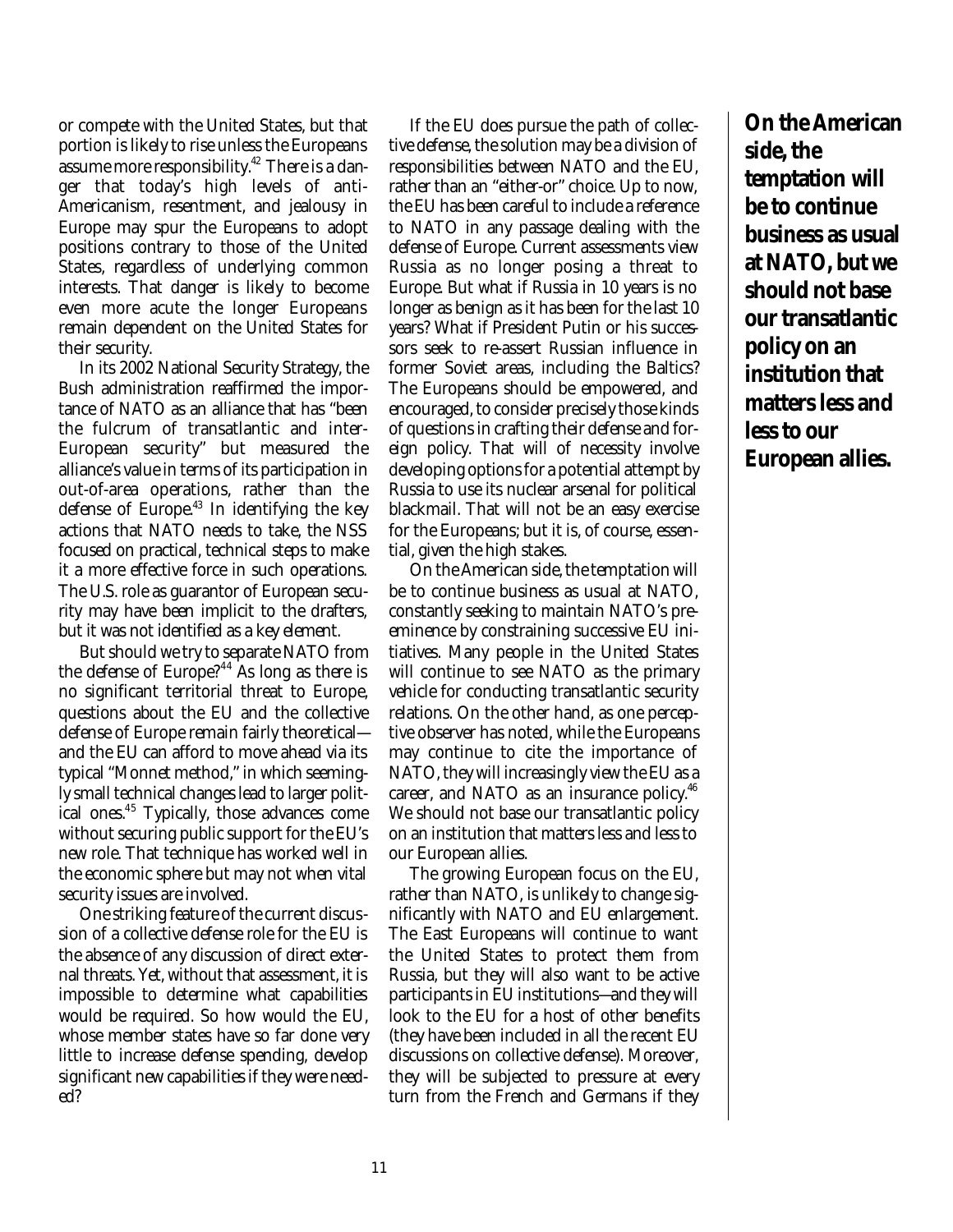are seen as siding with the United States: witness the pressure on Poland for its decision to back U.S. policy in Iraq.

So, if the status quo is not likely to last, what should we do? If the Europeans are serious, we should reach new arrangements in which the Europeans and the EU assume greater responsibility for European defense issues. That is what the current head of the EU Military Committee, Gen. Gustav Hagglund, recently proposed, as he looked at the coming decade: "The American and the European pillars (of NATO) would be responsible for their respective territorial defenses, and would together engage in crisis management outside their own territories."<sup>47</sup>

The EU is a far-from-perfect organization, and all the long-standing questions of European political will and military capabilities remain on the table. It is not clear that the EU will be able to meet the challenge of defending itself, but it makes no sense not to see if it can do so. To encourage continued progress toward European self-sufficiency, as well as to meet its own strategic objectives, the United States should seek the "lightest footprint" possible, including substantial troop reductions throughout Europe. Such changes will also require significant institutional changes to NATO.

# **Conclusion**

As the EU's common security and defense policies continue to evolve over the next 5 to 10 years, the United States will have to revisit its approach to both the EU and NATO. In the case of U.S.-EU relations, the choice is relatively clear: those relations should be developed, as they offer numerous benefits, and closer relations are probably the best way to minimize future policy disagreements. The EU is likely to continue expanding the range of issues covered by its common foreign policy. If the new European Security Strategy is any guide, growing European cohesion in the security sphere may help, rather than impede, transatlantic cooperation.

As for defense policy, Europe's heads of state have committed themselves to a European military force and have not excluded the possibility that the EU might one day take responsibility for the collective defense of Europe. They are not likely to back down from their commitments, nor should we want them to do so. Given the European states' relative wealth and the lack of an immediate conventional threat, we should encourage them to assume responsibility for their own defense.

Now that NATO is no longer the only defense organization in Europe, EU actions have the potential to affect everything from NATO's decisionmaking procedures to its ability to develop common doctrine, training, and interoperability. Both organizations have separate military staffs, but one includes Americans and is under American command and the other does not and is not. Both the EU and NATO draw from the same pool of European soldiers; both will want to engage in planning regarding those soldiers and other military assets. Both will want to engage in long-term defense planning.

In this environment, changes at NATO are inevitable. The United States is already moving to reposition its forces in Europe to the south and east to perform tasks unrelated to the territorial defense of Europe; in a short time, America's military presence in most of Europe will greatly diminish.<sup>48</sup> The primary long-term goals for the United States should be to ensure continued political support within Europe for the planning and execution of out-of-area operations that pose a mutual threat to U.S. and European security. The United States should seek to maintain an integrated command as an effective instrument to carry out those operations.

The EU already faces numerous questions about its seriousness in developing a real crisis intervention capability; it will face even more probing questions if it pursues the goal of collective European defense. The key issue will be the EU's political will, most clearly measured by its defense expenditures and military capabilities. If Europe demonstrates

**Given the European states' relative wealth and the lack of an immediate conventional threat, we should encourage them to assume responsibility for their own defense.**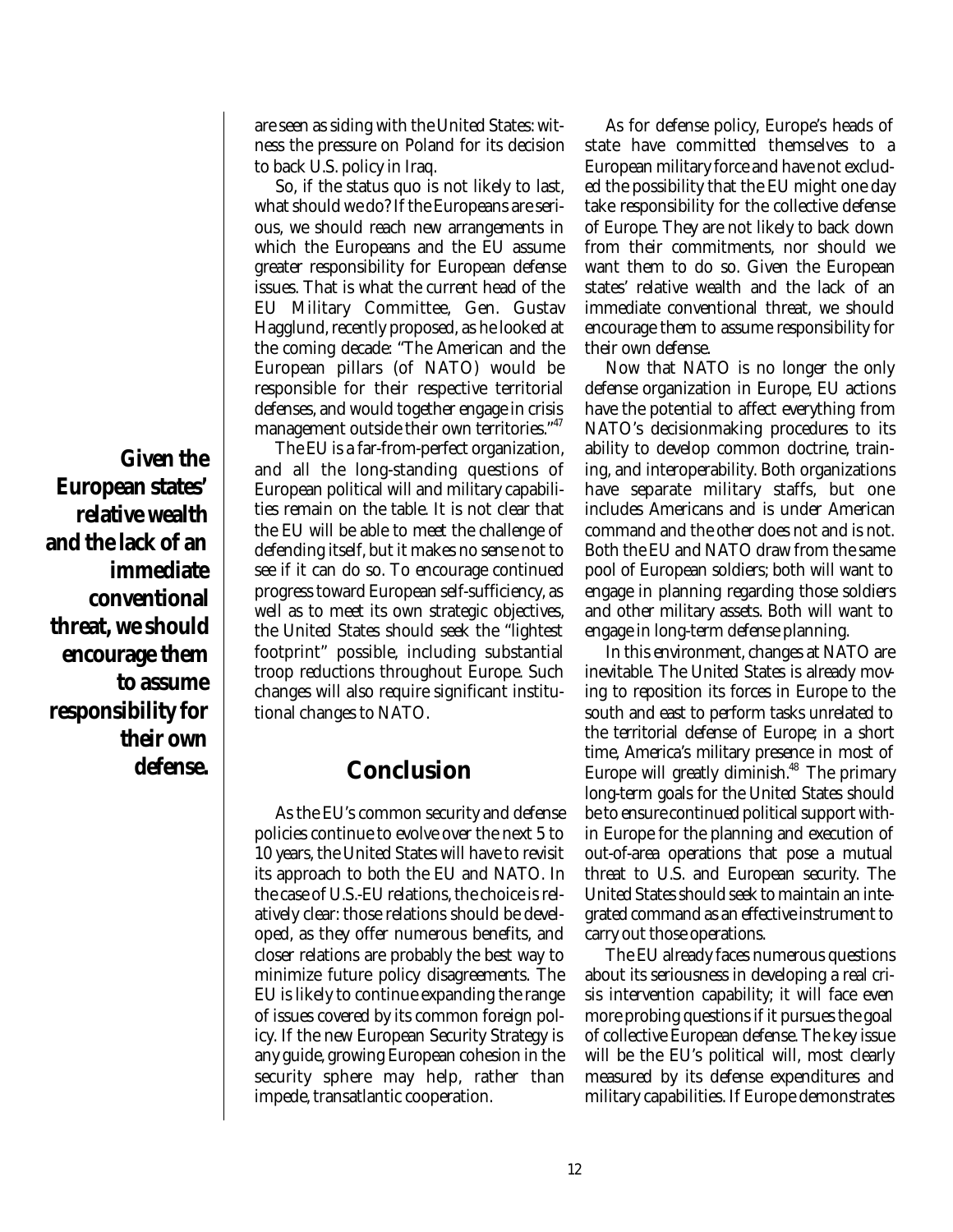a serious commitment to enhanced defensive and military capabilities, the United States should respond positively. On no account should we cling to current NATO structures simply because we are used to them, or because we are accustomed to seeing transatlantic security issues through a NATO lens. We should not be left speaking of the primary and overwhelming importance of NATO while our allies quietly transfer their attention and resources to the EU.

The United States should expect that the first step toward the Europeans assuming responsibility for their own security will be an initial political declaration, without any concrete undertakings to back it up. That at least has been the nature of EU decisionmaking thus far, and the process is unlikely to change. It is highly improbable that the issue would be framed without considerable ambiguity and uncertainty, at least at the start.

The Europeans for the next few years will have some leeway for ambiguity and uncertainty, given the lack of an external military threat to Europe. However, they are unlikely to face a completely unthreatening environment. If, for example, Russia attempts to bully them with nuclear weapons, perhaps in order to reassert its role in the Baltics or Kaliningrad, the Europeans could find themselves in a position of weakness.

Clearly, a Europe subject to Russian political blackmail would not be in the U.S. interest in the future, any more than it was when NATO was set up. Will the EU develop the political coherence, and the political will, to resist such pressures? Should it seek sufficient nuclear capabilities of its own to counter any threat, or is retaining a treaty relationship between the United States and Europe covering nuclear contingencies a better option? A temporary extension of the American security guarantee would keep Europe from being threatened by another power. Such an agreement should not, however, be used as a pretext for perpetual European dependence on American protection.

Those changes, taken together, would represent a significant change in the transatlantic relationship. The United States can view them either as a step away from the close relationship of the Cold War or as a step forward, a recognition of the strides Europe has taken to make itself strong, free, and prosperous—in short, as an expansion of our success in the last 50 years. And while some observers in Europe want the EU to be a "counterweight" to the United States, many others want Europe to become a partner of the United States instead. Keeping Europe dependent on the United States indefinitely will only strengthen the former and undermine the latter.

#### **Notes**

1. See Frederic Bozo, "The Effects of Kosovo and the Danger of Decoupling," and David S. Yost, "The U.S.-European Capabilities Gap and the Prospects for ESDP" both in *Defending Europe: The EU, NATO and the Quest for European Autonomy*, ed. Jolyon Howorth and John T. S. Keeler (New York: Palgrave Macmillan, 2003), p. 65 and p. 94, respectively.

2. Bozo, p. 74.

3. Gilles Andreani, Christoph Bertram, and Charles Grant, "Europe's Military Revolution," Centre for European Reform, March 2001, pp. 13–14. See www.cer.org.uk/publications/22x.html.

4. See the council website, www.consilium.eu.int/ pesc/default.asp?lang=en, for further background and details on the development of CFSP and Solana's role.

5. Javier Solana, "Summary of Remarks at the Informal Meeting of Defence Ministers," Brussels, April 5–6, 2004, http://ue.eu.int/solana.

6. Antonio Missiroli, "Counting Capabilities: What For?" in *The EU's Search for a Strategic Role: ESDP and Its Implications for Transatlantic Relations*, ed. Esther Brimmer (Washington: Center for Transatlantic Relations, 2002), p. 57.

7. See the council website for background on these missions.

8. Many observers noted that Solana seemed quite depressed, and rumors floated that he might no longer be a player. The atmosphere was similarly bleak in the PSC.

9. Javier Solana, "Address," Dublin Castle, January

**We should not be left speaking of the primary importance of NATO while our allies quietly transfer their attention and resources to the EU.**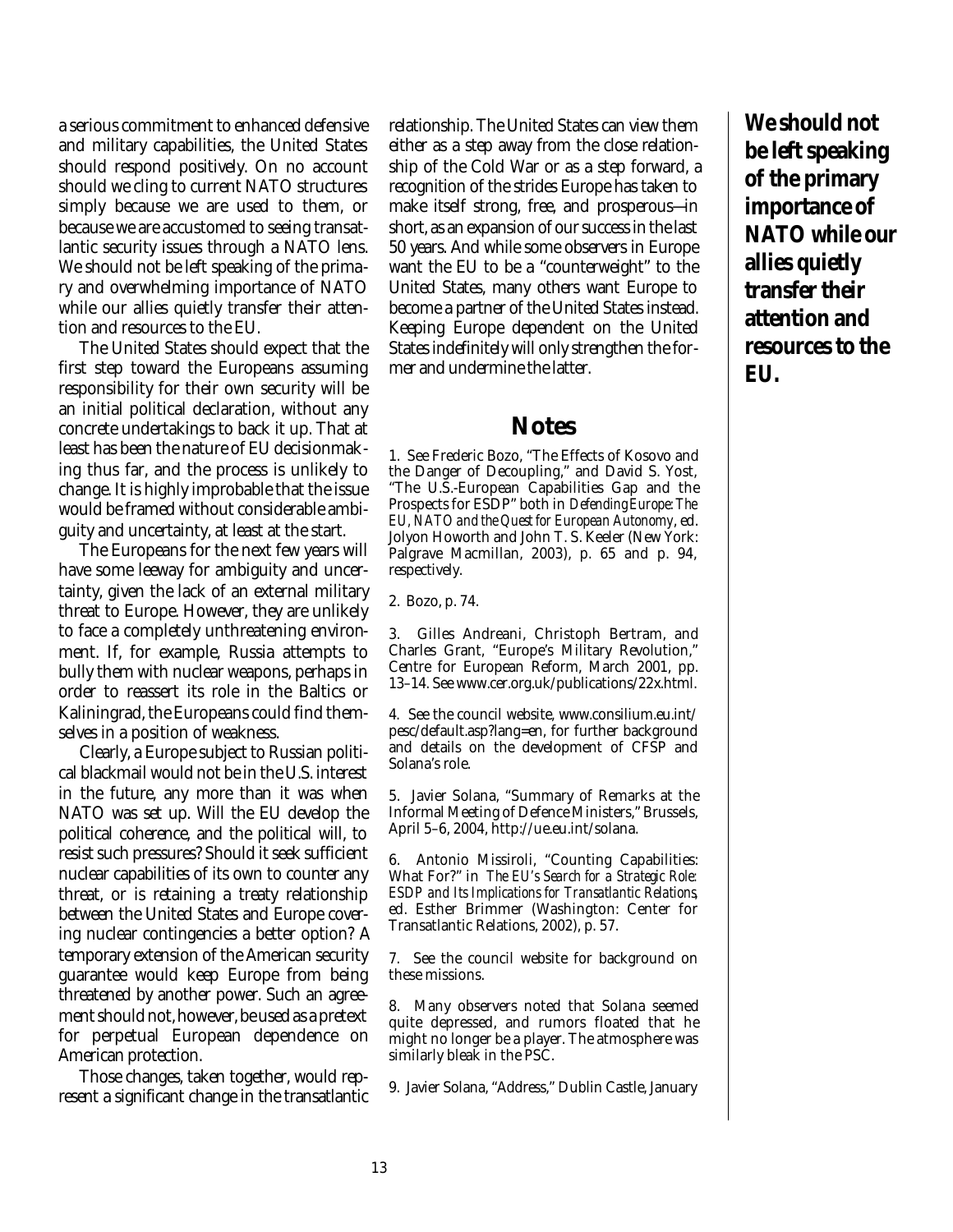8, 2004. Available at http://ue.eu.int/ueDocs/cms\_ Data/docs/pressdata/EN/discours/78348.pdf.

10. "A Secure Europe in a Better World: European Security Strategy," adopted by the European Council, Brussels, December 12, 2003. Available at http://www.iss-eu.org/solana/solanae.pdf.

11. Ibid., p. 9.

12. Ibid., p. 13.

13. For the best-known recent argument, see Robert Kagan, *Of Paradise and Power: America and Europe in the New World Order*(New York: Alfred A. Knopf, 2003).

14. For a good summary of the summit and its aftermath, see Charles Grant, "Resolving the Rows over ESDP," Centre for European Reform, October 2003, http://www.cer.org.uk/pdf/briefing\_cg\_esdp.pdf.

15. EU Council of Ministers, "European Defence: NATO/EU Consultation, Planning and Operations," news release, Brussels, December 15, 2003, http://www.consilium.eu.int/newsroom/ NewMain.asp?Lang=1.

16. For more background on European intentions, see Jolyon Howorth, "France, Britain and the Euro-Atlantic Crisis," *Survival* 45, no. 4 (Winter 2003–04): 173–92. See also Laurent Zecchini, "Paris, Londres et Berlin sont parvenus a un compromis sur la defense europeenne," *Le Monde*, November 29, 2003.

17. For a critical review of French defense policy, see Anand Menon, *France, NATO and the Limits of Independence 1981–97: The Politics of Ambivalence* (New York: St Martin's, 2000).

18. Text available at http://european-convention.eu. int/bienvenue.asp?lang=EN. For an analysis, see Steven Everts and Daniel Keohane, "The European Convention and EU Foreign Policy: Learning from Failure," *Survival* 45, no. 3 (Autumn 2003): 167–84.

19. Constitutional Treaty, Article I (21), p. 17; Article I (27), p. 23; Article III-197, p. 157; and "Declaration on the Creation of a European External Action Service," p. 239.

20. Ibid., Art. I(11), para 4, p. 11; Art. I(15), para 1, p. 13; Art. I(40), paras 1 and 2, p. 33; Art. I(40), para 7, p. 35; and Art. III-214, p. 164.

21. Ibid., Para III-210, p. 162. For a more detailed description of what was under discussion regarding the EU's military tasks, see the report of the Working Group on Defence from the convention

that produced the draft Constitutional Treaty. It recommended the following: "Conflict prevention (early warning, confidence and security building measures, etc.); Joint disarmament operations (weapons destruction and arms control programmes); Military advice and assistance ("*defence outreach*"; cooperation with the military forces of a third country or of a regional/subregional organisation on developing democratically accountable armed forces, by the exchange of good practices, eg. through training measures); Post-conflict stabilisation; Support for a third country's authorities, at their request, in combating terrorism." "Final Report of Working Group VIII—Defence," Brussels, December 16, 2002, CONV 461/02, p. 16. Available at http://register.consilium.eu.int/pdf/en /02/cv00/00461en2.pdf.

22. Constitutional Treaty, Art. I(40), para 3, p. 34; and Art. III-212, p. 162-3.

23. Re "structured cooperation," see ibid., Art. I(40), para 6, p. 34; Art. III-213, p. 163; re "enhanced cooperation," see Art. I(43), p. 37 and Arts.III-322-329, pp. 214–16.

24. Ibid., Art. I(42), p. 36; Art. III-231, p. 177.

25. "A Secure Europe in a Better World," p. 12.

26. Breffni O'Rourke, "EU: Military Presence Evolving, Despite Difficulties," *RFE/RL*, October 9, 2003, http://www.rferl.org//nca/features/2003 /10/09102003170723.asp.

27. Jolyon Howorth, "Saint-Malo Plus Five: An Interim Assessment of ESDP," *Notre Europe*, policy paper no 7, November 2003, pp. 23–24.

28. "Germany Joins Anglo-French Defence Plan," *euobserver.com*, February 11, 2004, http://www. euobserver.com/index.phtml?aid=14431.

29. "Shame and blame" refer to the process by which individual EU member states are prodded by the commission and other member states to honor their commitments. In the close working environment of the EU, where ministers and heads of government meet frequently, very few want to be seen as the "odd man out" who is blocking progress. The EU's formal enforcement mechanisms may be weak, but this informal one actually works fairly well.

30. Missiroli, p. 58.

31. Austria is the other neutral EU member. As mentioned above, the neutral states were uncomfortable with the original mutual defense clause in the Constitutional Treaty. Continued support for neutrality was also reflected in the initial Irish